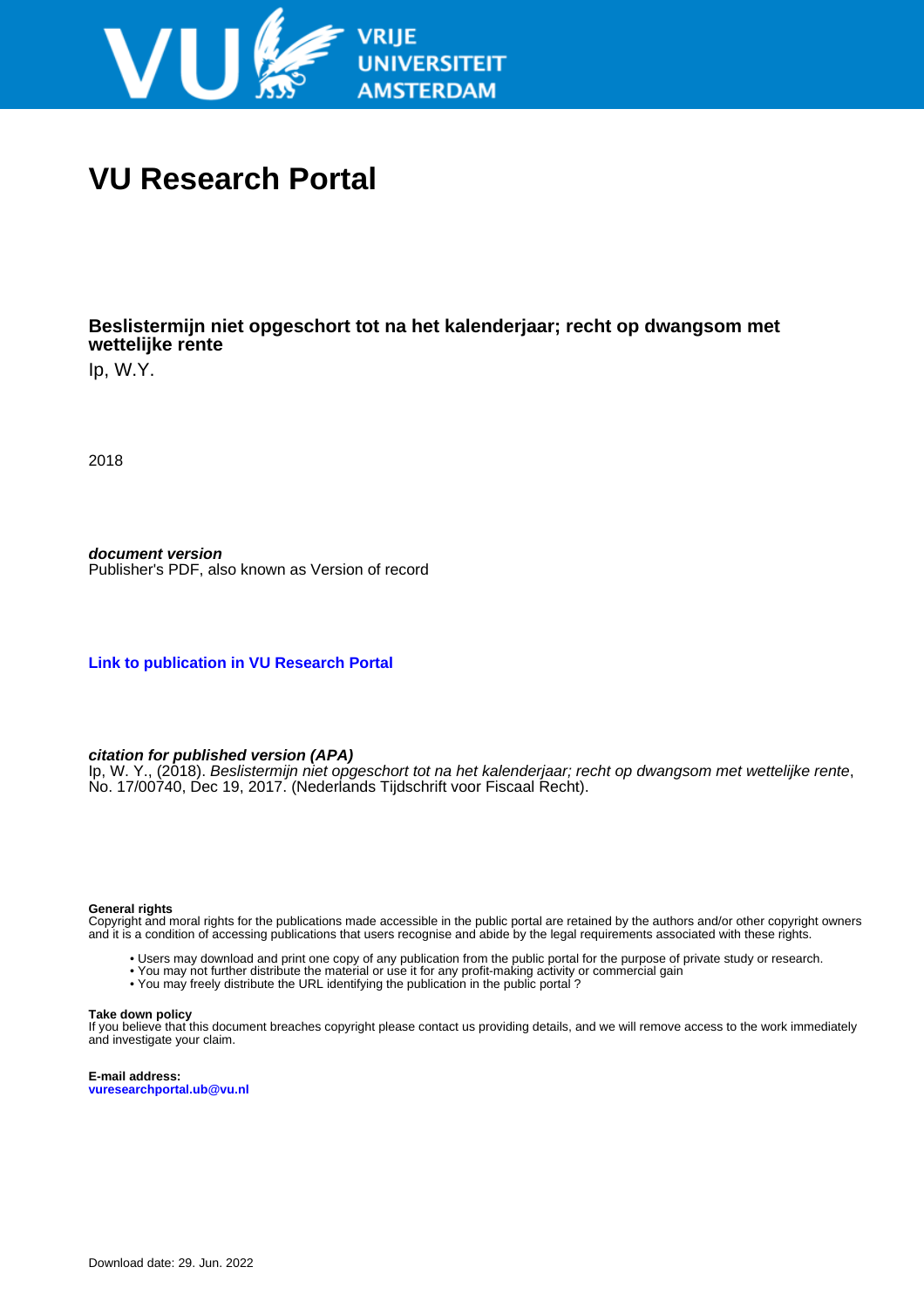### Nederlands Tijdschrift voor Fiscaal Recht 2018/373 Beslistermijn niet opgeschort tot na het kalenderjaar; recht op dwangsom met wettelijke rente; Gerechtshof Den Haag, nr. BK-17/00740 Belastingiaar/tiidvak 2016 **Brondocumenten** Gerechtshof Den Haag, 19 december 2017, nr 17/00740 misbruik van recht, ontvankelijkheid beroep, ingebrekestelling, opschorting Trefwoorden beslistermiin, zwaarwichtige gronden Wetsartikelen  $x + 236$ <br>Genw- art. 236 Auteur mr. W.Y. In [1] Publicatiedatum NTFR 15-2-2018 Afleveringsnummer  $\overline{7}$ ECLI ECLENL:GHDHA:2017:3795 Formele relaties Eerste aanleg: ECLENL:RBDHA:2017:9570, (Gedeeltelijke) vernietiging en zelf afordaan

### **Samenvatting**

Belanghebbende heeft in juli 2016 pro forma bezwaar gemaakt tegen een naheffingsaanslag parkeerbelasting. In augustus 2016 heeft de heffingsambtenaar hem in de gelegenheid gesteld dit verzuim binnen vier weken te herstellen. Belanghebbende heeft dit niet gedaan, maar heeft de heffingsambtenaar bij brief van 2 januari 2017 in gebreke gesteld wegens het niet tijdig doen van uitspraak op bezwaar met het verzoek om het verzuim binnen veertien dagen op te heffen. De ingebrekestelling is op 4 januari 2017 ontvangen. De rechtbank heeft het beroep dat belanghebbende had ingesteld tegen het niet tijdig doen van uitspraak op bezwaar nietontvankelijk verklaard, omdat de ingebrekestelling prematuur zou zijn.

Het hof oordeelt dat het beroep ten onrechte niet-ontvankelijk is verklaard. Ondanks de opschorting van de beslistermijn met vier weken eindigde de beslistermijn op 31 december 2016. Voor een verdere verlenging van de beslistermijn is in de tekst noch in doel en strekking van de van belang zijnde wetsbepalingen steun te vinden. De heffingsambtenaar is vanaf 1 januari 2017 in verzuim en de ingebrekestelling is dus niet prematuur. Het hof behandelt vervolgens het subsidiaire standpunt van de inspecteur in de beroepsfase dat er sprake is van misbruik van recht. In wat de heffingsambtenaar heeft aangevoerd, vindt het hof geen steun voor het oordeel dat daarvan sprake is. De daartoe vereiste zwaarwichtige gronden acht het hof niet aanwezig. Omdat de heffingsambtenaar pas in september 2017 op het bezwaar heeft beslist, heeft hij een dwangsom van € 1.260 verbeurd. Naar het oordeel van het hof bestaat ook recht op vergoeding van wettelijke rente over de verbeurde dwangsom.

(Hoger beroep gegrond.)

### Commentaar

Deze uitspraak betreft een ontvankelijkheidskwestie. Belanghebbende heeft op 24 juli 2016 bezwaar gemaakt tegen de door de heffingsambtenaar op 17 juli 2016 aan hem opgelegde naheffingsaanslag parkeerbelasting. Hij heeft zijn bezwaar niet gemotiveerd, ook niet nadat hem op 23 augustus 2016 een hersteltermijn van vier weken is geboden. Enkele maanden later onderneemt belanghebbende alsnog actie, zij het op een andere wijze dan de heffingsambtenaar zal hebben gedacht. Op 2 januari 2017 stelt hij hem namelijk in gebreke wegens het niet tijdig doen van uitspraak op bezwaar met het verzoek om dat alsnog binnen veertien dagen te doen. Omdat de heffingsambtenaar dat niet doet, stelt belanghebbende beroep in wegens het uitblijven van het doen van uitspraak. Het beroep, dat dateert van 27 februari 2017, is door de rechtbank niet-ontvankelijk verklaard. De rechtbank is van oordeel dat op grond van art. 236, lid 2, Gem.w. en art. 7:10, lid 2, Awb de beslistermijn van de heffingsambtenaar pas op 28 januari 2017 eindigt, zodat de ingebrekestelling prematuur is.

Het hof acht dat oordeel niet juist. Op grond van art. 7:10, lid 1 en 2, Awb - rekening houdend met de ATW - eindigt in deze zaak de beslistermijn in principe tien weken na het einde van de bezwaartermijn, en wel op 7 november 2016. Deze tien weken bestaan uit de reguliere beslistermijn van zes weken en de hersteltermijn van vier weken. Maar beslissend is de aldus berekende datum hier niet, omdat art. 236, lid 2, Gem.w., dat afwijkt van art. 7:10, lid 1, Awb, de heffingsambtenaar de mogelijkheid geeft de afdoening van bezwaren over het kalenderjaar uit te smeren, en uiterlijk op de laatste dag van het jaar te beslissen, indien de bezwaren niet zijn ingediend in de laatste zes weken van het kalenderjaar. Het hof past deze regel toe en beslist dat de beslistermijn op 31 december 2016 afloopt. Verdere verlenging - met voornoemde hersteltermijn, zoals de rechtbank oordeelde - is niet aan de orde, aldus het hof, omdat noch uit de tekst van art. 236, lid 2, Gem.w. noch uit de toelichting daarop blijkt dat de beslistermijn moet worden verlengd met de hersteltermijn om de piekbelasting in het behandelen van bezwaren tegen gemeentelijke belastingaanslagen weg te nemen (Kamerstukken II, 2007-2008, 31 206, nr. 7). Vanuit de optiek van de rechtsbescherming is bedoelde verlenging van de